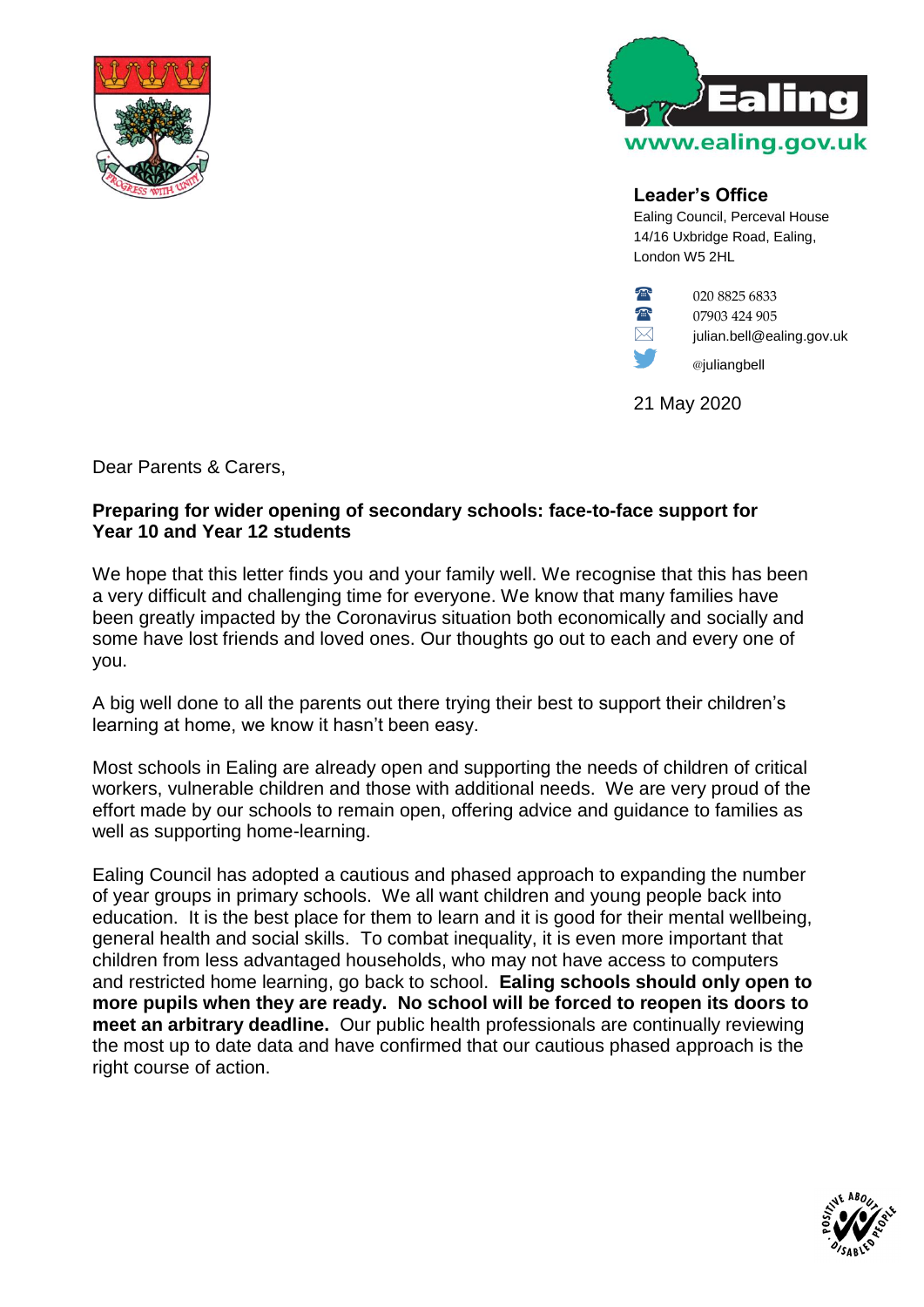In addition to offering places for the children of critical workers, and those with additional needs identified by schools, our secondary schools will be working to develop structured face-to-face support to Year 10 and Year 12 pupils who are due to take their exams next year. This will not be a return to full timetables but rather some support to supplement pupils' home-learning.

The government has asked schools to prioritise these pupils because they are at very important points in their education. **However, please be aware that the government is continuing to review the rate of infection, as well as scientific advice on risk, and may change decisions if necessary. The final decision on return to school for these groups will not be made until 28th May.**

We are planning for the return of Year 10 and Year 12 pupils **using a phased approach throughout June.** Heads and governing bodies are best placed to know what measures are needed to be put in place to enable them to reopen for more pupils safely. They know their pupils and staff and their personal circumstances. The council has provided schools with guidance to assist them in making these decisions.

All parents considering sending their children back to school will have concerns about the Coronavirus risk and so we'd like to share with you what measures will be put into place to minimise the risks of infection.

Schools are being supported to return children in phases and in smaller groups to reduce the risks of infection. The size and sequencing of these groups will vary from school to school depending on the layout of classrooms and outdoor spaces.

Schools will be putting in place a number of additional measures to reduce the risk of infection including:

- Social distancing.
- Staggered start and finish times
- Alternative arrangements for breaks and lunch time
- Increased hand washing during the day (e.g. coming in from outside)
- Supervision of hand washing for a minimum of 20 seconds
- Frequent cleaning and disinfecting of objects and surfaces that are touched regularly.

We know that across all ethnic groups, older people are at greatest risk from this disease. Therefore, it is important to consider children and staff who live in intergenerational households and the possible impact on their loved ones, particularly if they are from a Black, Asian or minority ethnic background.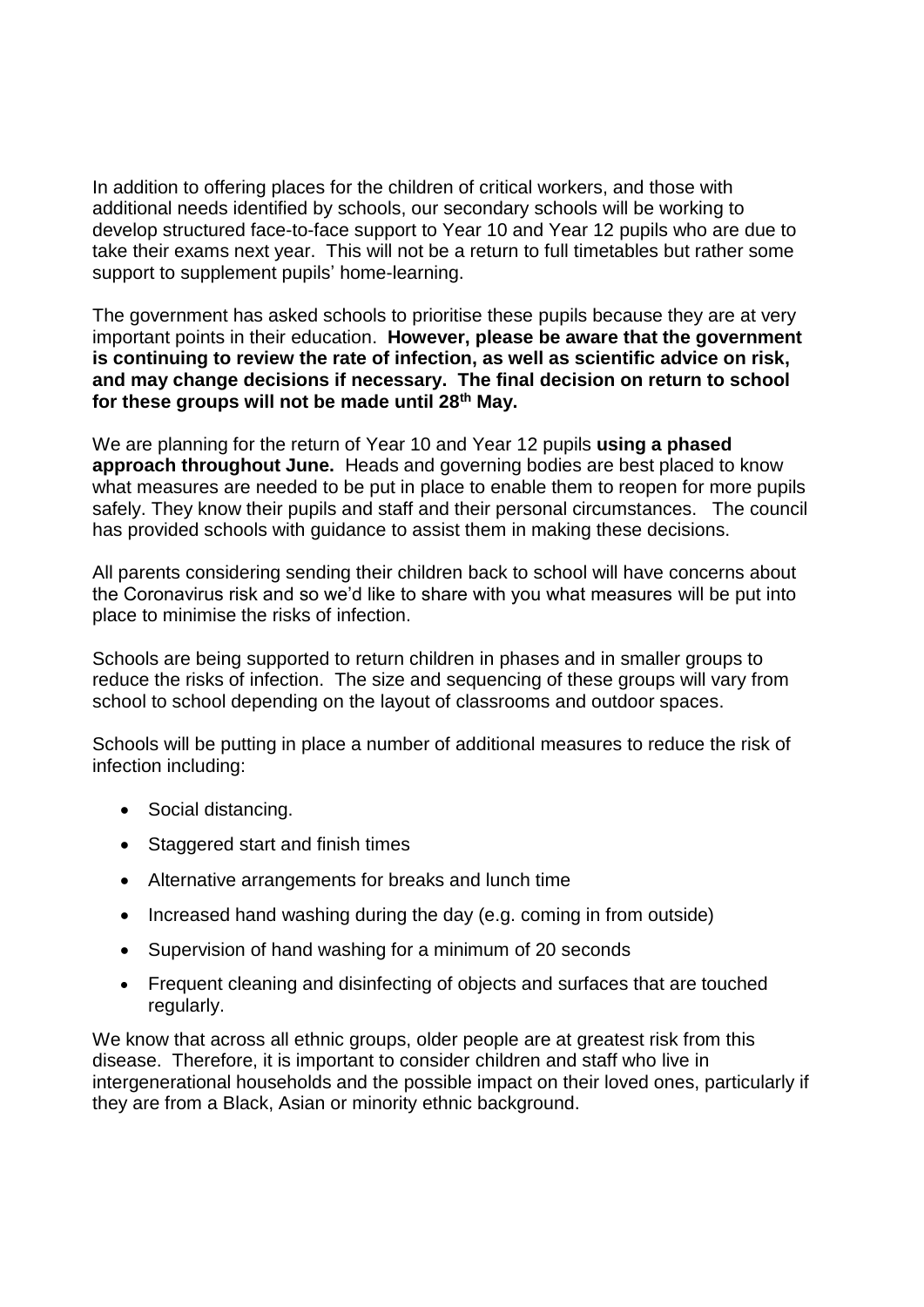No parent will be fined if they choose not to send their children back to school at this time.

Headteachers will now be considering the availability of staff and how space will be used.

**Schools will only open after they have completed a detailed risk assessment, consulted staff and put in place protective measures.** We ask for your understanding and patience while your child's school makes appropriate arrangements.

## **Important information - please read carefully**

- If your child is in one of the groups being invited back to school the school will soon be contacting you to outline the protective steps they have taken to reduce the risk of infection and provide the safest possible environment for your child to learn and play; and to inform you of times and dates your child may be invited back to school.
- Please note that teachers will continue to provide guidance and support for home learning for all pupils including those in eligible groups listed above
- If your child has specific health needs, please seek the advice of their GP about returning to school. For the few children who are 'extremely clinically vulnerable', they still need to be [shielding](https://www.gov.uk/government/publications/guidance-on-shielding-and-protecting-extremely-vulnerable-persons-from-covid-19/guidance-on-shielding-and-protecting-extremely-vulnerable-persons-from-covid-19) at home.
- If there is someone in your home who is at greater risk of coronavirus due to being elderly, pregnant or have medical conditions, your child can still attend school. Please speak to a member of staff if you have specific concerns. If there is someone in your home who is [shielding](https://www.gov.uk/government/publications/guidance-on-shielding-and-protecting-extremely-vulnerable-persons-from-covid-19/guidance-on-shielding-and-protecting-extremely-vulnerable-persons-from-covid-19) as a result of being 'extremely clinically vulnerable', your child should only attend school if social distancing can be maintained, otherwise we will support them to learn at home
- If you have specific concerns and worries about your child returning to school in June or July, please contact your child's school directly to discuss these concerns and ask any questions about the arrangements put in place.